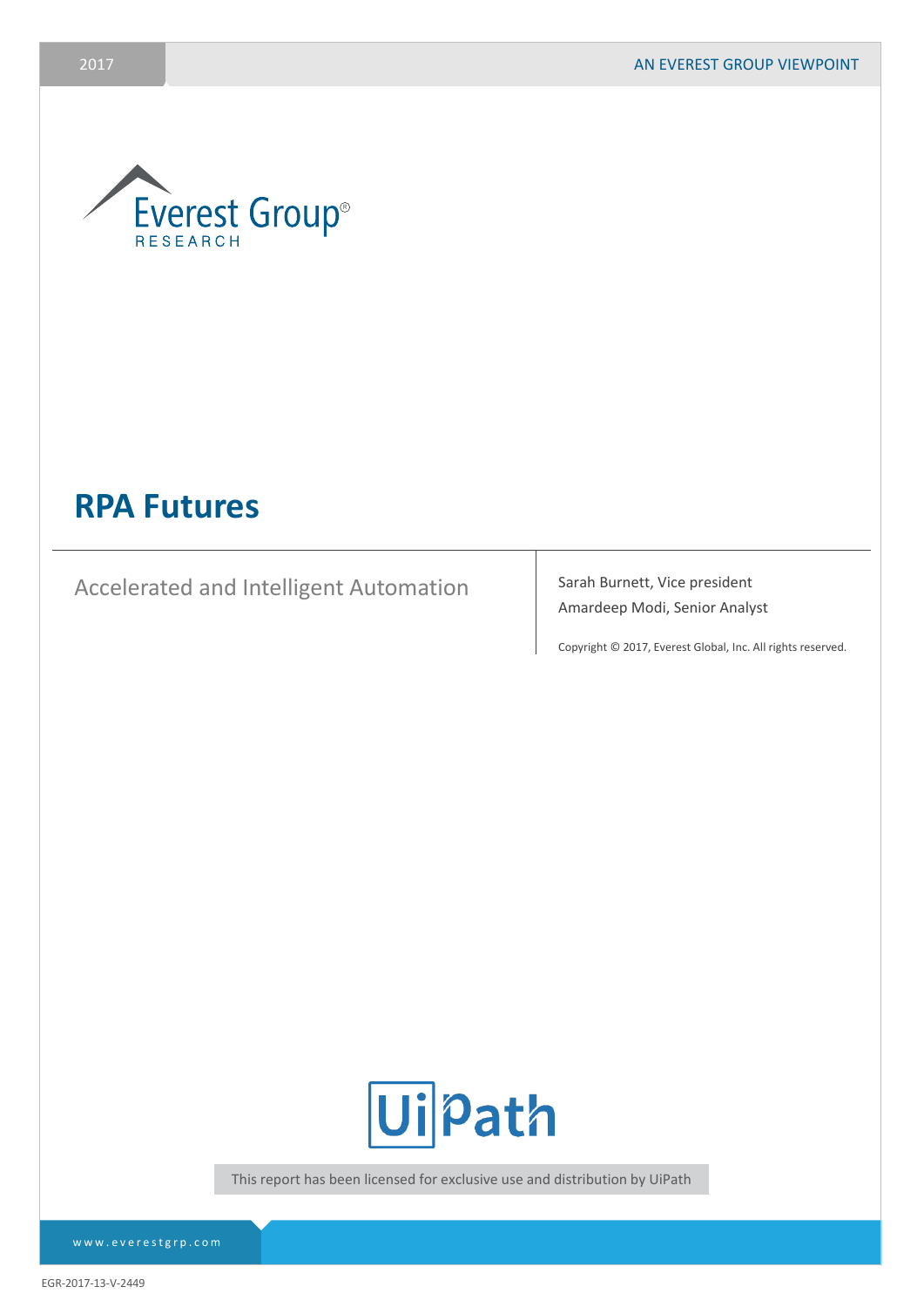# **Introduction**

RPA is the new labor arbitrage model as robots take over repetitive and rules-based transactional processes, freeing people to do other work.

The drive for automation comes with its own challenges, these include a shortage of skills, projects that can take longer than expected, and scaling up issues.

The quest for efficiency has seen enterprises take different approaches to service delivery. From methodologies, such as six sigma, to streamlining processes, to labor arbitrage and outsourcing, leading organizations have religiously implemented all of them. They have also tapped into technology to channel their inner digital capabilities to integrate and automate processes. The rise of Robotic Process Automation (RPA) has lowered the cost and effort barriers to increasing digital capabilities. RPA is also disrupting the labor arbitrage model as robots take over repetitive and rules-based transactional processes, freeing people to do other work.

The drive for automation comes with its own challenges, these include a shortage of skills, projects that can take longer than expected, and scaling up issues. This study looks into these challenges and how the RPA industry can address them. More specifically:

- The current trend toward more intelligent robots is set to continue with the addition of Artificial Intelligence (AI) features to RPA platforms
- A move toward industry- and function-specific solutions has already started, as enterprises seek to speed up and increase the scale of automation

## The Service Delivery Automation (SDA) spectrum

Service Delivery Automation (SDA) is Everest Group's term for a new generation of technologies that automate both business and IT processes. SDA technologies include RPA and tools with intelligence built into them.

The typical RPA software takes advantage of the user interface to integrate the automation or robot code with the underlying business system. These emulate a person using a computer to execute transactions and other logic-driven components of the business or IT processes. RPA is ideal for repetitive and rules-based activities that manipulate and transact structured data, e.g., copy data from one form on one system and paste to another. Being highly rules-based, the outcome of these are predictable / deterministic.

The typical intelligent or AI-based automation software taps into machine- or deeplearning algorithms to learn processes that normally require some human decision- making, often by following the actions of a human. It then extends its knowledge through selflearning and experience. This is a key differentiator from RPA robots, that must be programmed explicitly to perform a task. AI-based process automation solutions use different types of algorithms or techniques to work, e.g., statistical analysis, pattern recognition, Natural Language Processing (NLP), and sentiment analysis. They can process unstructured as well as structured data and are often used to handle content-centric processes, such as finding key information in vast repositories of documents or simply processing incoming invoices or customer requirements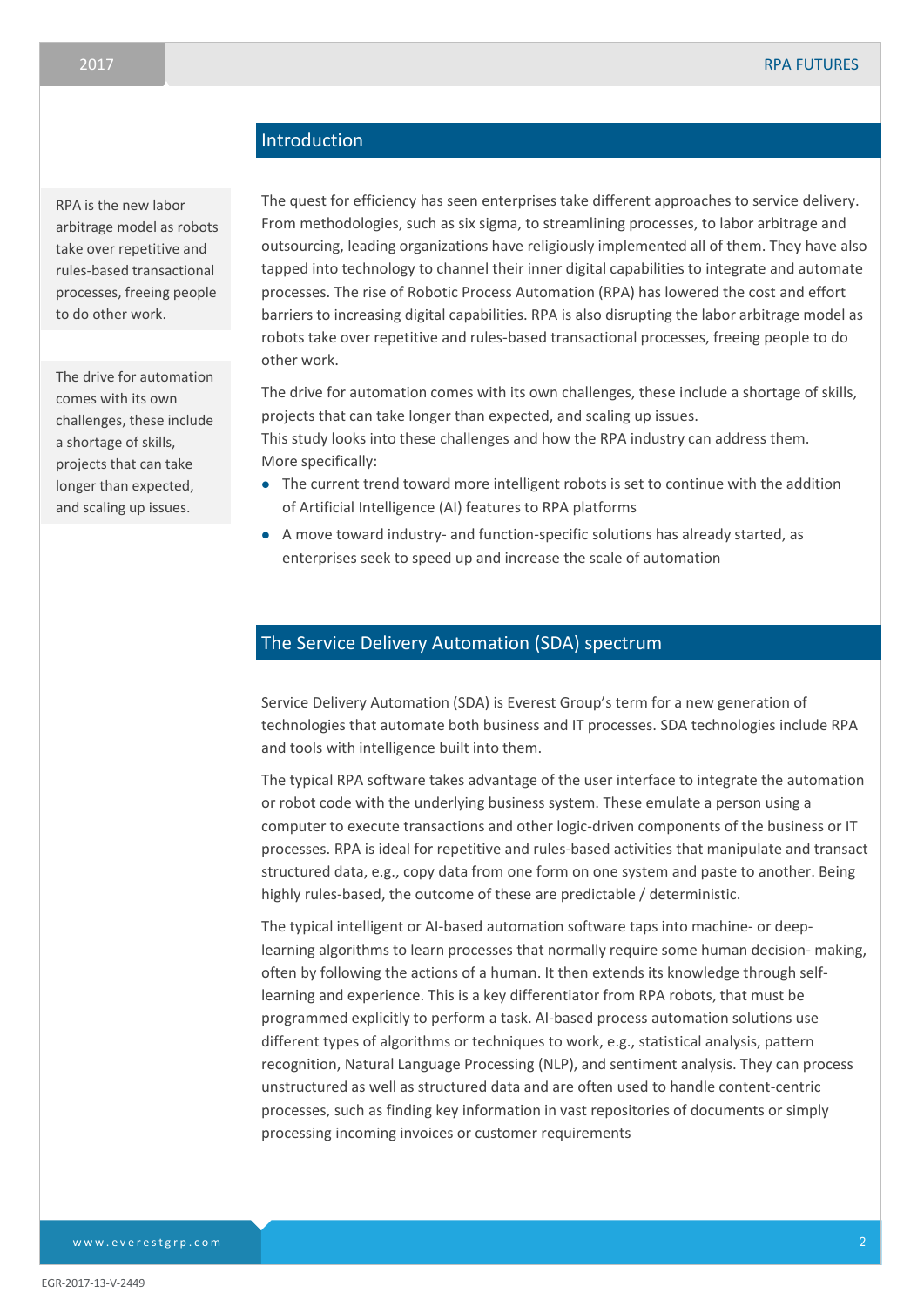# Key business problems in the traditional workforce model

Depending on how AI automations are governed, their ability to learn and handle exceptions and different types of process scenarios means that they can be nondeterministic. That means the outcome of a process could depend on how AI handles it.

Exhibit 1 summarizes the fundamental differences between RPA and AI-based automation.

| <u>EX</u> HIBIT 1            |                                                         |                                                                                                                 |
|------------------------------|---------------------------------------------------------|-----------------------------------------------------------------------------------------------------------------|
| Differences between RPA and  | <b>Robotic Process Automation</b>                       | <b>Artificial Intelligence</b>                                                                                  |
| Al-based automation          | Mimics a user's activities $-$                          |                                                                                                                 |
| Source: Everest Group (2017) | non-invasive                                            | Mimics human thought process through<br>vision, language, and pattern detection                                 |
|                              | Can process structured and<br>some semi-structured data | Can process structured, semi-structured,<br>and unstructured data                                               |
|                              | Rules-based automation                                  | Can "learn" or change its behavior<br>over time without being explicitly<br>programmed, based on data collected |
|                              | Highly deterministic                                    | Probabilistic but can have safeguards<br>to make it deterministic                                               |
|                              | Agent-assist or digital labor models                    | Point solutions – not broad-based<br>capability (Narrow AI)                                                     |
|                              |                                                         |                                                                                                                 |

**RPA helps overcome limitations of the landscape of existing systems, whereas AI works with those limitations to convert them into relevant output**

www.everestgrp.com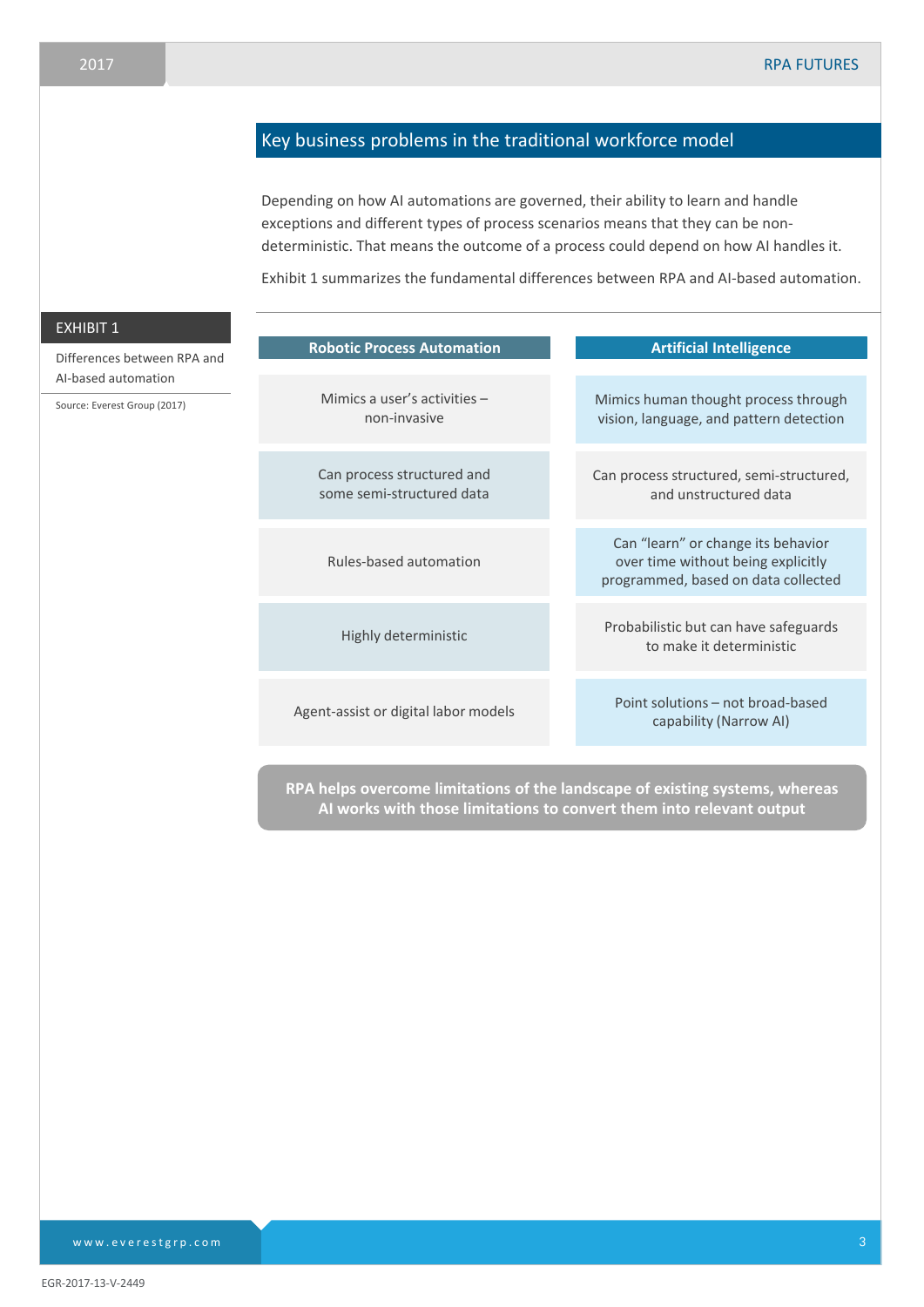## The current state of RPA

#### **Adoption patterns**

Adoption is growing fast. Everest Group research shows that the market for RPA is growing at circa 80% CAGR. Enterprises with annual revenues of above US\$1 billion are driving demand, seeking efficiency savings of upward of 25%. They account for 70% of the global RPA market.

The processes that are being automated most frequently include industry-specific activities, such as loan application processing in banking, claims processing in insurance, contact center processes in the front-office, and finance and accounting in the back- office.

Exhibit 2 provides a breakdown of RPA adoption by process type.

#### **Success stories**

There have been many good use cases of RPA and how it has enabled enterprises to handle recurring process issues and streamlining them.

#### **Case study 1**

A good example of this is a TV company that turned to RPA to process orders from one of its major commercial business customers. This involved processing a data file, the size of which varied leading to challenges in staffing the project. There were several problems with the order handling process as well:

#### Percentage of use cases of RPA technology vendors



1 As of H1 2016 Source: Everest Group (2017)

RPA adoption by business process/function<sup>1</sup>

EXHIBIT 2

Source: Everest Group (2017)

www.everestgrp.com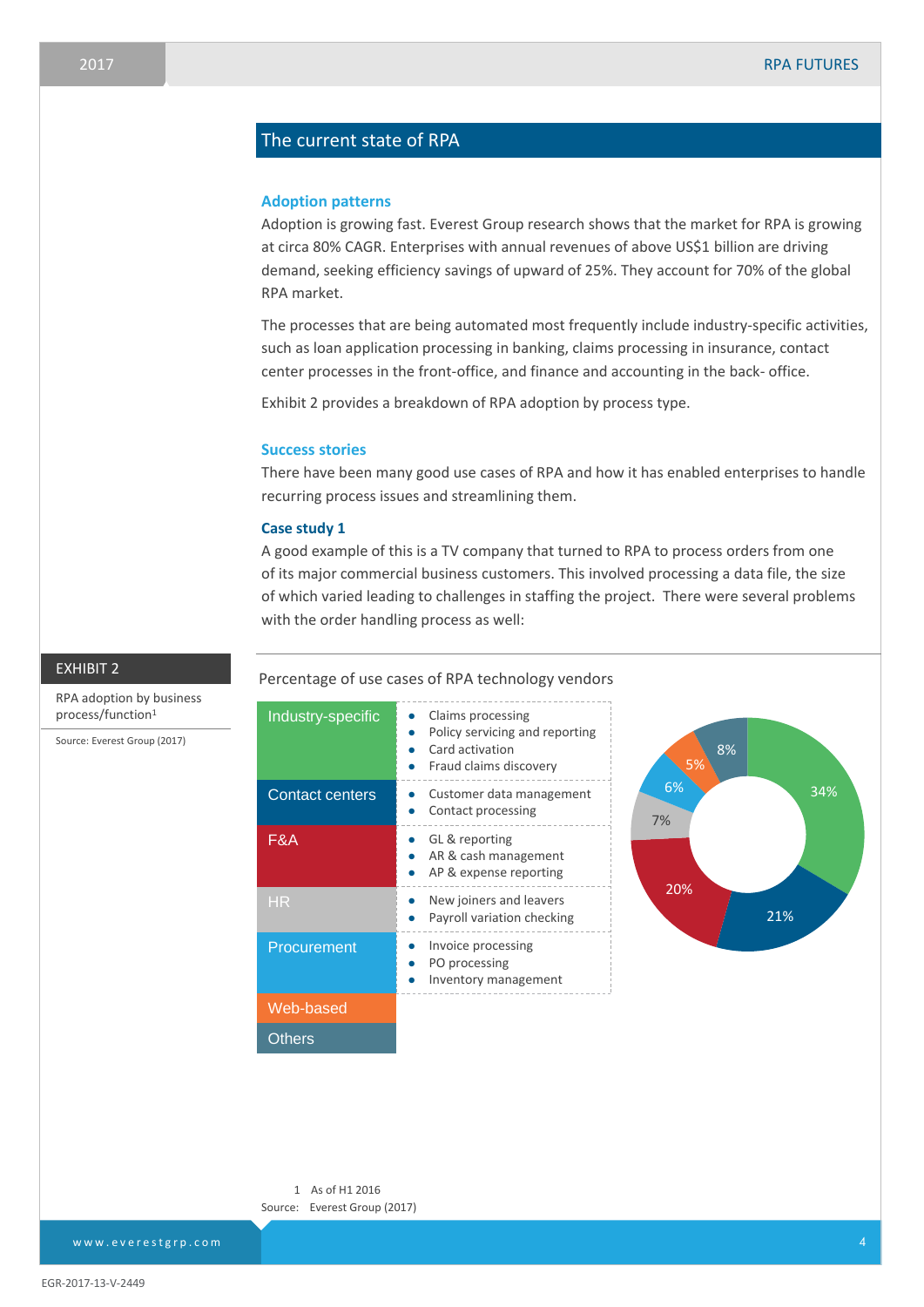- This was an intermittent requirement; the broadcaster often had to hire temps to help with the data processing
- The format of the data in the files had to be checked, validated, and if needed, reformatted
- The hiring of temporary staff was expensive leading to recruitment and training costs
- Despite the training given to temps, there were frequent data quality issues and errors in the manually processed data

The broadcaster deployed an RPA solution consisting of three robots that, based on rules, checked the data quality and formatting and handled the data cleansing, transformation, and transfer to the ERP system.

Challenges included a shortage of skills. The broadcaster wanted to deploy the RPA solution internally but it could not find any experienced developers. Having checked out services from several System Integrators (SIs) , it chose to get professional services from the RPA vendor itself.

Other challenges were of an operational nature and came to light when the robots were deployed and set to run 24x7. Firstly, there was a problem with the increased speed and the volume of data entry into the broadcaster's ERP system. This led to a known problem with a database occurring more frequently than before and leading to system crashes. As a result, the robots were programmed to slow themselves down to reduce the load on the ERP system. Secondly, at certain times of day the robots clashed with a system backup procedure that took up most of the computing resources. This led to the robots crashing. The runtime schedule was adjusted to avoid this problem.

Benefits included significantly improved data quality. The data entry errors were eradicated. Based on pre-defined rules, the robots checked the data for quality and validity and made complex decisions about what corrections or transformations are needed, e.g., to date formats. According to the project leader, the robots made better data validation decisions than the temps did. This is unsurprising, given that the robots had data rules embedded in their code.

Based on the improved processing and lowering of costs, the investment in RPA was on course to achieve a return within eight months.

#### **Case study 2**

Another example is of an insurance company that invested in RPA to reduce manual processing of many rules-based processes. The company had identified significant opportunities for automation. These were across departments and functions covering a wide range of processes. It started with six robots, five for the back-office and one for the front-office. More than a dozen other robots were to be deployed as well.

Change management was by far the biggest challenge it faced when automating these processes. There were misconceptions among the stakeholders as to what the technology could and could not do. In particular, expectations about how quickly robots could be deployed were very high, but the actual deployment times proved longer than anticipated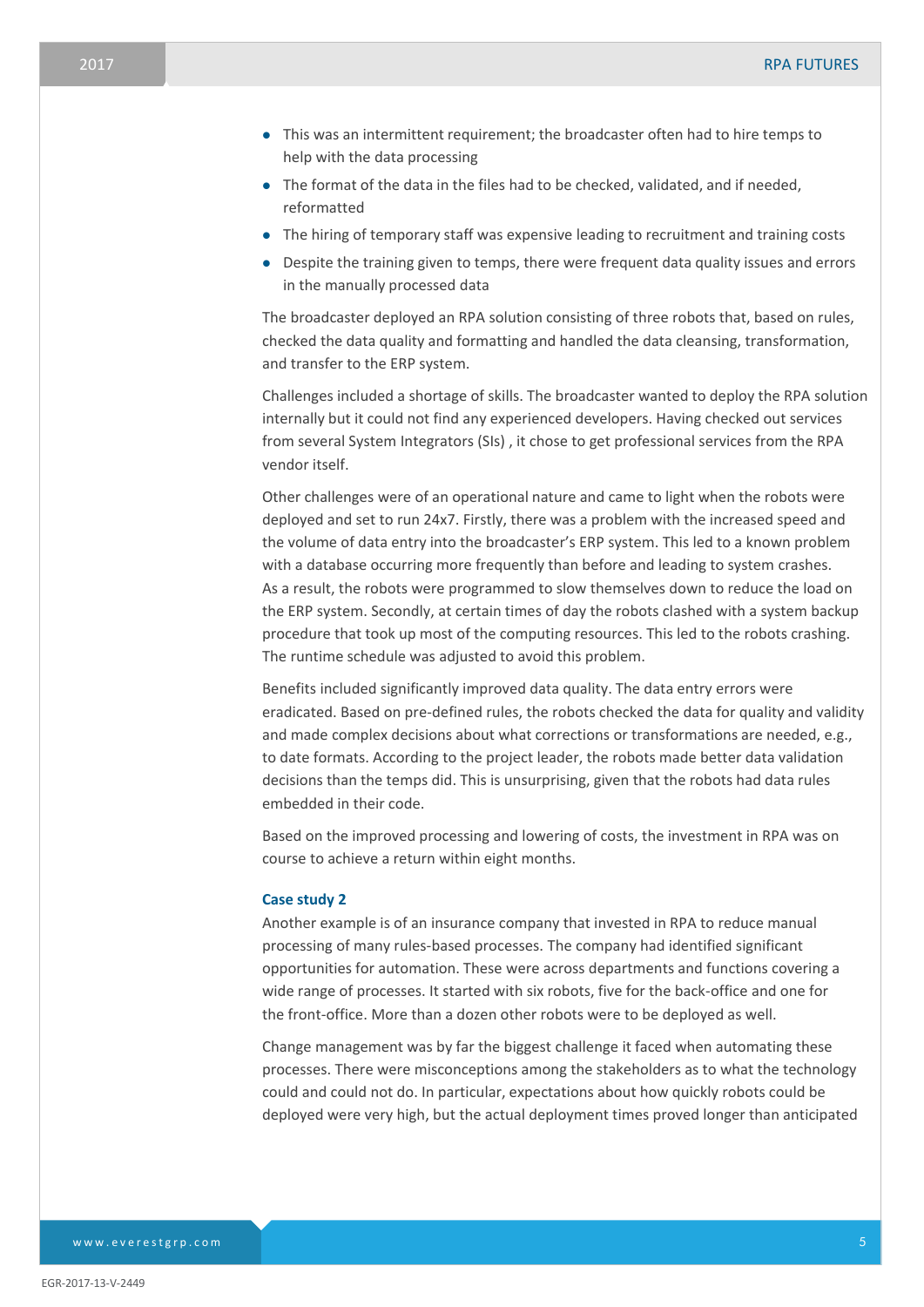Furthermore, every business unit wanted a pilot project before RPA was implemented in their function. This increased the time that it took to roll out RPA across the organization. The project went ahead with RPA robots deployed to automate several processes including parts of HR recruiting, claims processing, account balance reconciliation, and legal and compliance screening.

While it was too early to quantify the benefits, the insurer reported faster processing times and better process governance and compliance. It is planning to invest more in its automation capability including AI to handle more complex requirements.

## Challenges

The above case studies highlight some of the benefits as well as the most common challenges that organizations face when deploying RPA. These include:

- Scarcity of automation skills
- The time that it takes to build and deploy robots
- Scaling up automations
- The drivers for AI-based automation in addition to RPA

In the rest of this paper, we examine how technology vendors and service providers can help users address these challenges.

#### **Skills**

The success of RPA has led to a shortage of skills globally. RPA users tell us that they work with SIs to supplement their woefully limited automation skills. The SIs too struggle to find adequate resources due to high demand for RPA skills. Everest Group believes that this will become less of a problem over time, given that many RPA technology vendors are investing in major training programs for users. Initiatives include making training available on open source platforms, investing in academies, and joining forces with universities to add RPA to technology training courses.

The key requirement is logical thinking and numeracy, given that robots can be coded using drag-and-drop interfaces. It is more a case of knowing how to code using visual BASIC and less like learning JavaScript. Even those with some basic programming skills can learn to add this to their portfolio of coding skills easily.

Given the nature of RPA coding requirements and vendors' skills initiatives, we expect the shortage to become non-specific to RPA. It will be the same as the wider and on-going technology skills crisis in Europe and North America that cuts across all segments of technology. We believe that organizations will turn to offshore and nearshore locations to find and supplement their RPA skills. Everest Group report "Talent Model and Location [Hotspots for Service Delivery Automation \(SDA\) Center of Excellence \(CoE](https://www2.everestgrp.com/reportaction/EGR-2017-2-R-2283/toc))" looks at global hotspots for RPA talent.

It is more a case of knowing how to code using visual BASIC and less like learning JavaScript.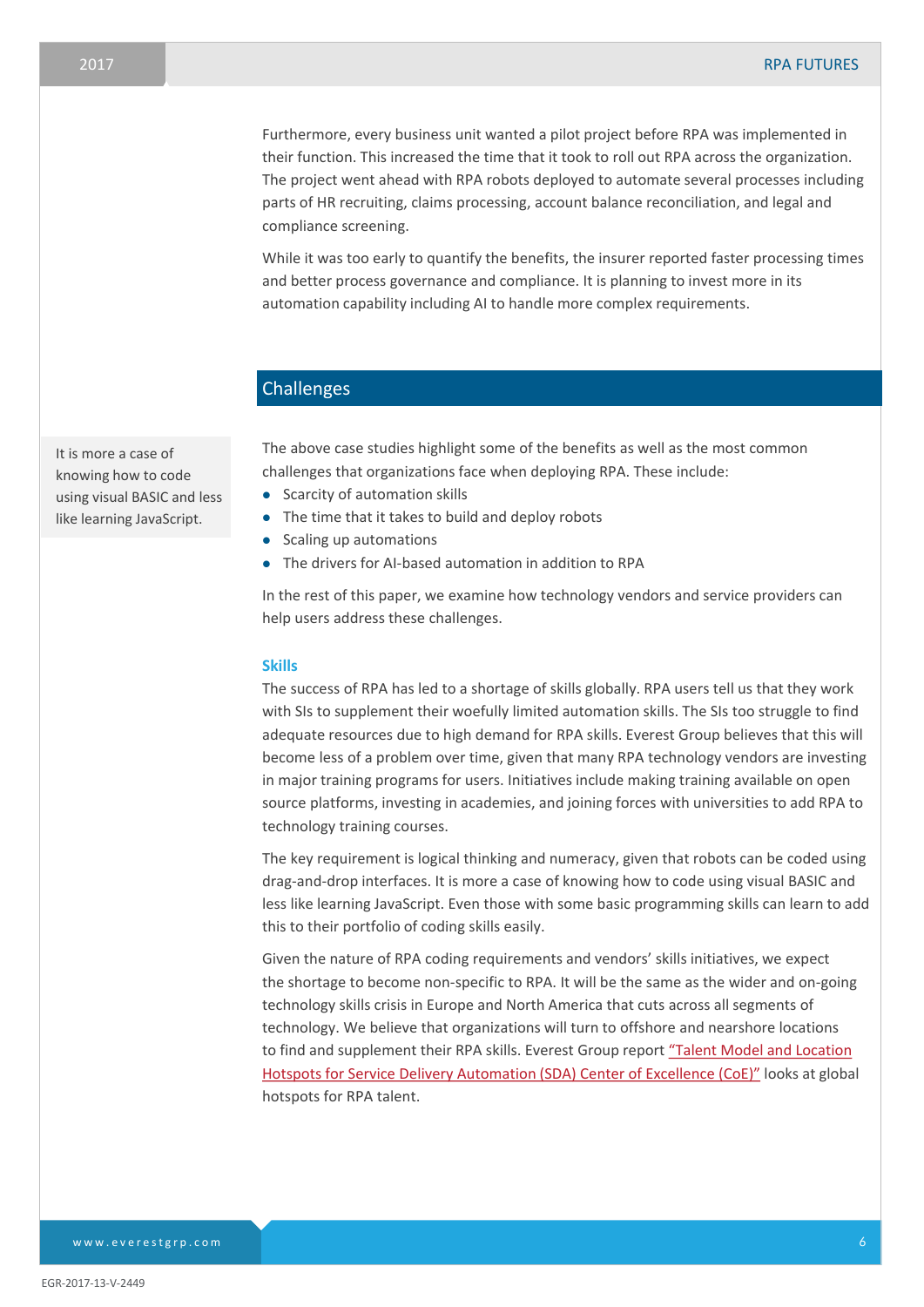## Accelerating automation deployments and scaling up

Many processes that involve the use of industry standard software, such as Enterprise Resource Planning (ERP) or Human Resources (HR) or procurement solutions, have standard parts to their processes that are common among many enterprises. These common standard processes provide opportunities for RPA vendors and their partners to help speed up automation.

There already are horizontal capabilities such as methods and modules in some RPA technologies to connect to and automate some aspects of processes within well-known enterprise software such as Oracle, SAP, Microsoft Office products such as Outlook and Excel spreadsheets, PDF documents, interfaces to mainframes, and Citrix. It is the depth and breadth of these types of offerings that we expect RPA vendors to enhance.

Furthermore, we expect to see more industry- or function-specific support in RPA technologies. We are starting to see these emerge in the market. The verticalization or function-specific flavors of RPA could come in as pre-defined models, control- or processflows that combine a few standard process steps, e.g., processing HR forms for a new joiner, or processing a claim in the insurance sector.

Automation of these types of processes will require other developments too, e.g., orchestration, and therefore we expect more effort to go into strengthening workflow and orchestration features as well.

These enhancements require function or industry knowledge, which is currently not the forté of many RPA technology vendors. We expect the development will come by vendors working with partners or new OEM-type agreements with specialist companies. Some system integrators are already developing these kinds of reusable software components on top of RPA platforms. Some user community-based developments are also underway.

### Combining RPA and AI

Many early adopters of SDA technology deployed either RPA or AI as discrete solutions to automate specific processes. With user maturity, there is a growing trend for more joined-up deployments. After all, processes often involve handling both structured and unstructured data. Take order processing. The part that usually gets automated is that of entering data from a purchase order into a database. Other parts of the process, e.g., reading emails that customers send to place orders, is typically not automated. This is because it requires an intelligent robot to read and understand the content of the email as well. It is processing unstructured content that is outside the realm of RPA. Therefore, to automate more of the order handling process, RPA needs to work with an AI-enabled automation solution. Many organizations are waking up to this and are starting to deploy AI to complement their RPA.

Exhibit 3, overleaf, highlights the evolution of RPA and its progress toward integration with AI.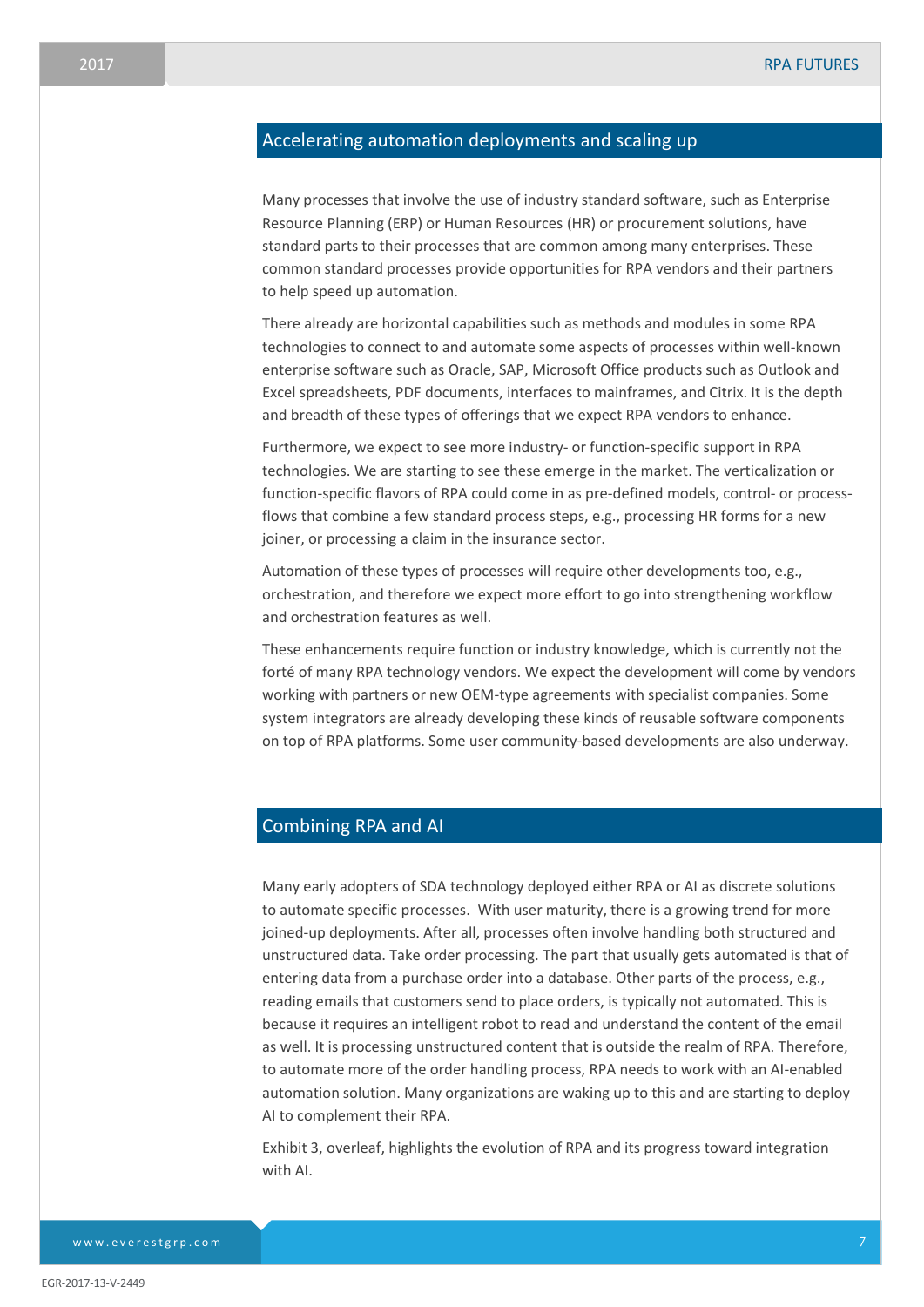

As highlighted in Exhibit 3, AI can complement and augment RPA in different ways. **Recent developments in the technology landscape point to the following:**

- Expand the scope of automation: It can help expand the scope of automation, e.g., enable organizations to automate processes that handle structured and unstructured data, therefore automate more of each process and a wider variety of processes
- Enhance RPA functionality: It can make RPA function better, e.g., through the use of computer vision to identify screen objects, or make robots self-healing so that they can fix problems as they occur instead of stopping when they encounter an exception
- Improve RPA usability: In the more distant future, we could see users interacting with robots not just through a command line interface, but through voice and gesture interactions as well. This would significantly increase the usability of robots, leading to scenarios where an operator can speak to the robot about to ask for its status and have it report back using voice synthesis

Source: Everest Group (2017)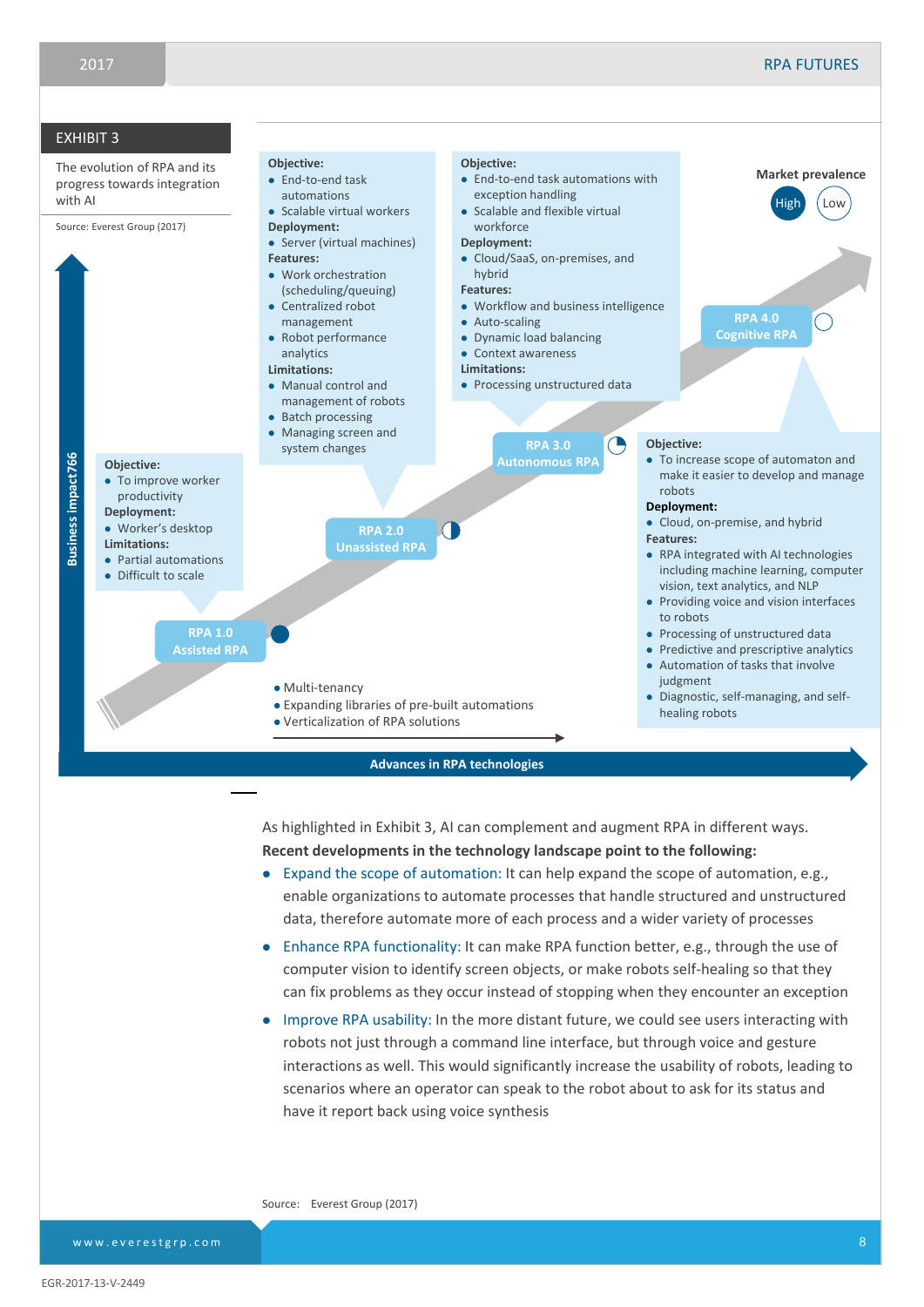## Why organizations must change in the face of a growing digital workforce

We have already seen organizations deploy RPA with robots running according to schedules and on a server in the datacenter. This is the start of the digital workforce. The digital workforce is set to expand as RPA becomes easier to use, to automate more complex processes, and is further boosted by AI, so that it can do more and better. The digital workforce is on track to become more intelligent by degrees.

To remain competitive, organizations need to get ready and develop capabilities to make the most of advances in RPA and intelligent automation technologies. The race is on for efficiency, capacity, and consequently, more competitive pricing of products and services.

Organizations need to review and update their enterprise IT and HR policies, e.g., to allow robots access to machine and software licenses. Organizations will have to take a good hard look at their security policies as well, and make them fit for the age of automation, e.g., what robots have access to, should they be run on virtual machines or behind locked screens, and who has access to the robots and their scheduling.

Organizations might also find themselves with new recruitment requirements as new opportunities emerge, made possible through increased capacity and better customer experience, that lead to more demand and revenue growth.

There is a staffing angle to consider as well, given that the workforce might be against robotization and see automation as a threat. Therefore, it is important for HR departments, first to learn about automation and then to train the workforce about the pros and cons of the technology and how it will change their work environment. Most importantly, to highlight the positive aspects of RPA and not just the potential threat to jobs.

#### **Key topics to consider include:**

- Understand what can and cannot be automated
- How RPA can boost staff productivity and relieve personnel from mundane and repetitive low skilled work
- Understanding AI technologies, how they work, and learn what to do this could be by watching the workers – something that HR needs to handle sensitively to get the workforce ready for
- Up-skilling for more knowledge-based work and new roles created as a result of RPA and AI adoption, e.g., AI trainers
- Assess new employment models such as crowdsourcing skills from on-demand skills markets
- Loss of work due to robotization and help with moving on to other jobs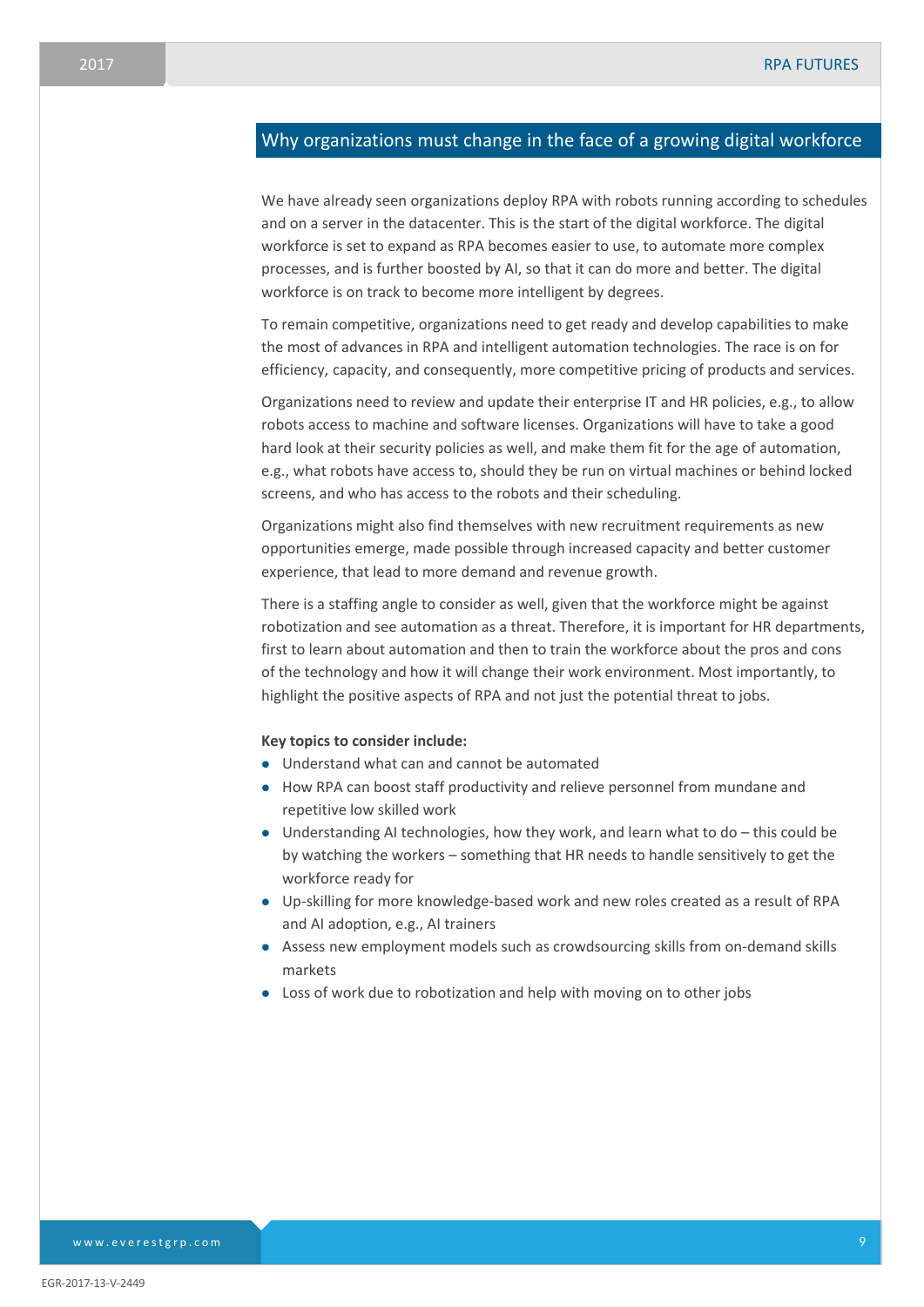# Conclusion

As the RPA market continues its meteoric rise, more opportunities emerge to further enhance the technology. These include extending pre-built libraries of modules and methods with automations for the standard parts of business functions, e.g., invoice processing and industry-specific requirements such as Know Your Customer (KYC). AI, in the context of business process automation, is also becoming more widely available. Early adopters of RPA are already adding AI to their deployments to expand the scope and scale of automation in their enterprises. Apart from this, AI can improve the functionality and features of RPA to make it better at what it does, e.g., computer vision for object recognition, and easier to use, e.g., via voice interfaces.

These developments, together with initiatives to increase skills in this field, are set to make a positive mark on the market.